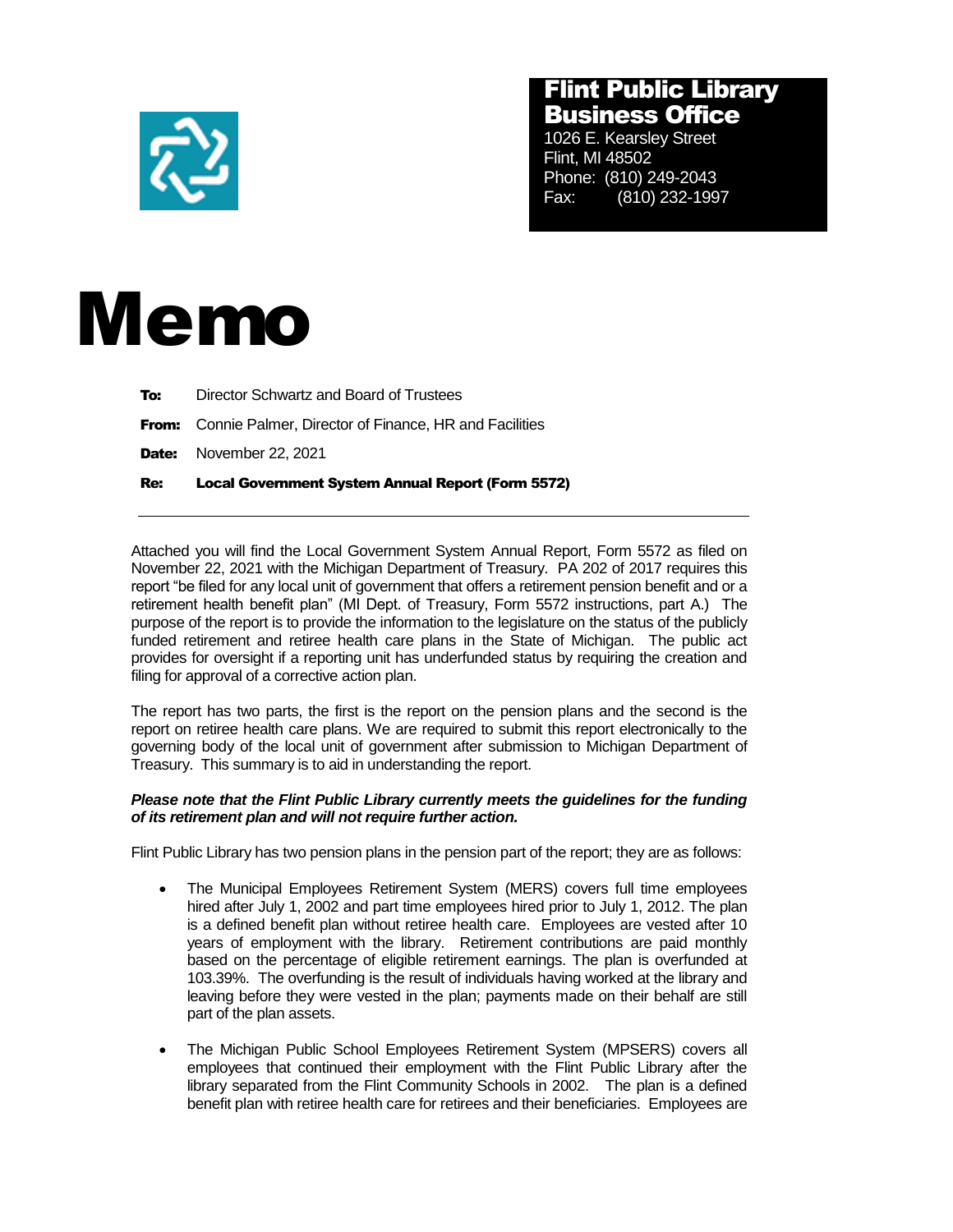vested after 10 years of service in a public school district, eligible district public library and eligible universities. The plan is part of the Office of Retirement Services within the State of Michigan and is governed by Public Act 300 of 1980 as amended by the state legislature and governor. The library currently has eight participants in this plan. The plan as a whole is underfunded; the libraries proportionate share of the underfunding is \$2,049,843 in liabilities as of September 30, 2020 or .005967% of the total plan. The stabilization payments received yearly are part of a funding solution to eliminating the underfunding by the year 2032.

The pension part of the report provides summary information on each plan and calculates as to whether there is an unfunded status for the plans as defined by PA202 of 2017. The calculation for the library includes the MERS plan, which is overfunded. The MPSERS plan, as a cost-sharing plan, is not included in the calculation.

The second part of the report provides information about retiree health care plans. The MPSERS plan provides for retiree health care, the MERS plan does not. The library's proportionate percentage of the unfunded portion of the MPSERS plan is \$288,066 in liabilities as of September 30, 2020 or .005377% of the total plan. The MPSERS plan is a cost- sharing plan; we are not required to provide additional calculations.

If you have further questions, please email me at [cpalmer@fpl.info](mailto:cpalmer@fpl.info) and I will respond to all. Thank you.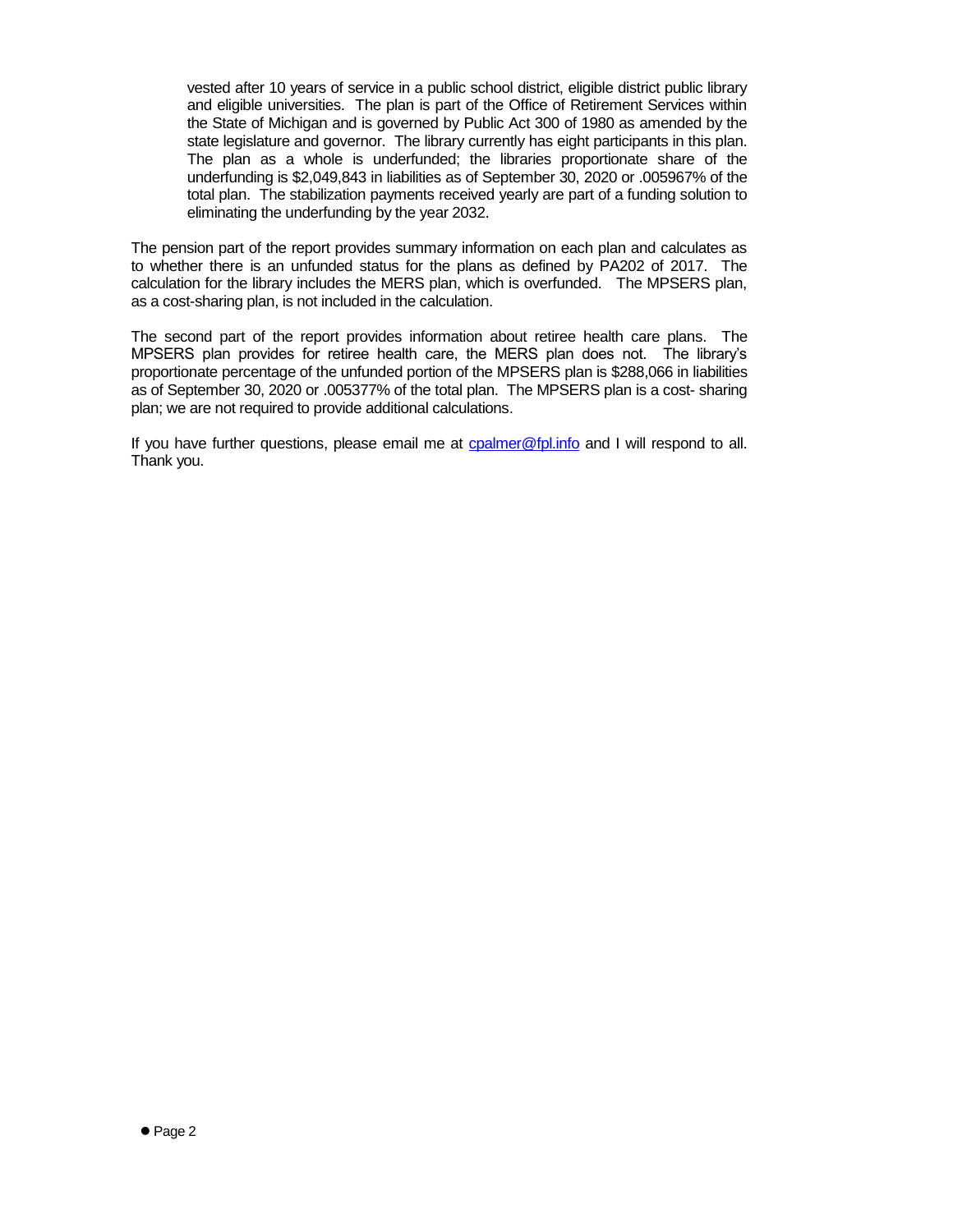Michigan Department of TreasuryForm 5572 (7-20)

## **The Protecting Local Government Retirement and Benefits Act (PA 202 of 2017) & Public Act 530 of 2016 Pension Report**

| Enter Local Government Name Flint Public Library                   |                                                                            |                                                             |
|--------------------------------------------------------------------|----------------------------------------------------------------------------|-------------------------------------------------------------|
| Enter Six-Digit Municode 258000                                    |                                                                            | Instructions: For a list of detailed instructions on how to |
| Unit Type Library                                                  |                                                                            | complete and submit this form, visit                        |
| Fiscal Year End Month June                                         |                                                                            | michigan.gov/LocalRetirementReporting.                      |
| Fiscal Year (four-digit year only, e.g. 2019) 2021                 |                                                                            |                                                             |
| Contact Name (Chief Administrative Officer) Kathryn L. Schwartz    |                                                                            | Questions: For questions, please email                      |
|                                                                    | Title if not CAO Director of Library Services                              | LocalRetirementReporting@michigan.gov. Return this          |
| CAO (or designee) Email Address kschwartz@fpl.info                 |                                                                            |                                                             |
| Contact Telephone Number 810-249-2038                              |                                                                            | original Excel file. Do not submit a scanned image or PDF.  |
|                                                                    |                                                                            |                                                             |
|                                                                    | Pension System Name (not division) 1 Michigan Employer's Retirement System | If your pension system is separated by divisions, you would |
| Pension System Name (not division) 2 ORS- MPSERS-cost sharing plan |                                                                            | only enter one system. For example, one could have          |
| Pension System Name (not division) 3                               |                                                                            | different divisions of the same system for union and non-   |
| Pension System Name (not division) 4                               |                                                                            | union employees. However, these would be only one system    |
| Pension System Name (not division) 5                               |                                                                            | and should be reported as such on this form.                |

|                         | Line Descriptive Information                                                                       | <b>Source of Data</b>                                                                         | System 1                 | System 2                 | System 3       | System 4 | System 5        |
|-------------------------|----------------------------------------------------------------------------------------------------|-----------------------------------------------------------------------------------------------|--------------------------|--------------------------|----------------|----------|-----------------|
|                         | Is this unit a primary government (County, Township, City, Village)?                               | Calculated                                                                                    | NO.                      | NO.                      | NO             | NO       | NO <sub>1</sub> |
| $\overline{2}$          | Provide the name of your retirement pension system                                                 | Calculated from above                                                                         | Michigan Employer's      | ORS- MPSERS-cost sharing |                |          |                 |
|                         |                                                                                                    |                                                                                               | <b>Retirement System</b> | plan                     |                |          |                 |
| $\overline{\mathbf{3}}$ | <b>Financial Information</b>                                                                       |                                                                                               |                          |                          |                |          |                 |
| 4                       | Enter retirement pension system's assets (system fiduciary net position ending)                    | Most Recent Audit Report                                                                      | 2,368,113                |                          |                |          |                 |
| 5                       | Enter retirement pension system's liabilities (total pension liability ending)                     | Most Recent Audit Report                                                                      | 2,278,232                |                          |                |          |                 |
| 6                       | Funded ratio                                                                                       | Calculated                                                                                    | 103.9%                   |                          |                |          |                 |
|                         | Actuarially Determined Contribution (ADC)                                                          | Most Recent Audit Report                                                                      | 44,166                   | 180.839                  |                |          |                 |
| 8                       | Governmental Fund Revenues                                                                         | Most Recent Audit Report                                                                      | 4,482,161                | 4.482.161                |                |          |                 |
| $\mathbf{q}$            | All systems combined ADC/Governmental fund revenues                                                | Calculated                                                                                    | 5.0%                     | 5.0%                     |                |          |                 |
|                         | 10 Membership                                                                                      |                                                                                               |                          |                          |                |          |                 |
| 11                      | Indicate number of active members                                                                  | Actuarial Funding Valuation used in Most Recent Audit                                         | 22                       | 8                        |                |          |                 |
|                         |                                                                                                    | Report                                                                                        |                          |                          |                |          |                 |
| 12                      | Indicate number of inactive members                                                                | Actuarial Funding Valuation used in Most Recent Audit                                         | $\overline{7}$           | $\overline{3}$           |                |          |                 |
|                         |                                                                                                    | Report                                                                                        |                          |                          |                |          |                 |
| 13                      | ndicate number of retirees and beneficiaries                                                       | Actuarial Funding Valuation used in Most Recent Audit                                         | $\overline{4}$           | 28                       |                |          |                 |
|                         |                                                                                                    | Report                                                                                        |                          |                          |                |          |                 |
| 14                      | <b>Investment Performance</b>                                                                      | Actuarial Funding Valuation used in Most Recent Audit                                         |                          |                          |                |          |                 |
| 15                      | Enter actual rate of return - prior 1-year period                                                  |                                                                                               | 13.59%                   |                          |                |          |                 |
|                         |                                                                                                    | Report or System Investment Provider<br>Actuarial Funding Valuation used in Most Recent Audit |                          |                          |                |          |                 |
| 16                      | Enter actual rate of return - prior 5-year period                                                  | Report or System Investment Provider                                                          | 9.35%                    |                          |                |          |                 |
|                         |                                                                                                    | Actuarial Funding Valuation used in Most Recent Audit                                         |                          |                          |                |          |                 |
| 17                      | Enter actual rate of return - prior 10-year period                                                 | Report or System Investment Provider                                                          | 7.91%                    |                          |                |          |                 |
| 18                      | <b>Actuarial Assumptions</b>                                                                       |                                                                                               |                          |                          |                |          |                 |
|                         |                                                                                                    | Actuarial Funding Valuation used in Most Recent Audit                                         |                          |                          |                |          |                 |
| 19                      | Actuarial assumed rate of investment return                                                        | Report                                                                                        | 7.35%                    |                          |                |          |                 |
|                         |                                                                                                    | Actuarial Funding Valuation used in Most Recent Audit                                         |                          |                          |                |          |                 |
| 20                      | Amortization method utilized for funding the system's unfunded actuarial accrued liability, if any | Report                                                                                        | Level Percent            |                          |                |          |                 |
|                         |                                                                                                    | Actuarial Funding Valuation used in Most Recent Audit                                         |                          |                          |                |          |                 |
| 21                      | Amortization period utilized for funding the system's unfunded actuarial accrued liability, if any | Report                                                                                        | 15                       |                          |                |          |                 |
| 22                      | s each division within the system closed to new employees?                                         | Actuarial Funding Valuation used in Most Recent Audit                                         | No                       |                          |                |          |                 |
|                         |                                                                                                    | Report                                                                                        |                          |                          |                |          |                 |
|                         | 23 Uniform Assumptions                                                                             |                                                                                               |                          |                          |                |          |                 |
| 24                      | Enter retirement pension system's actuarial value of assets using uniform assumptions              | Actuarial Funding Valuation used in Most Recent Audit                                         | 2,258,637                |                          |                |          |                 |
|                         |                                                                                                    | Report                                                                                        |                          |                          |                |          |                 |
| 25                      | Enter retirement pension system's actuarial accrued liabilities using uniform assumptions          | Actuarial Funding Valuation used in Most Recent Audit                                         | 2,483,666                |                          |                |          |                 |
|                         |                                                                                                    | Report                                                                                        |                          |                          |                |          |                 |
| 26                      | Funded ratio using uniform assumptions                                                             | Calculated                                                                                    | 90.9%                    |                          |                |          |                 |
| 27                      | Actuarially Determined Contribution (ADC) using uniform assumptions                                | Actuarial Funding Valuation used in Most Recent Audit                                         | 111,660                  |                          |                |          |                 |
|                         |                                                                                                    | Report                                                                                        |                          |                          |                |          |                 |
| 28                      | All systems combined ADC/Governmental fund revenues<br>29 Pension Trigger Summary                  | Calculated                                                                                    | 2.5%                     | 2.5%                     |                |          |                 |
|                         |                                                                                                    |                                                                                               |                          |                          |                |          |                 |
|                         |                                                                                                    | Primary government triggers: Less than 60% funded AND                                         |                          |                          |                |          |                 |
| 30                      | Does this system trigger "underfunded status" as defined by PA 202 of 2017?                        | greater than 10% ADC/Governmental fund revenues. Non-                                         | N <sub>O</sub>           | N <sub>O</sub>           | N <sub>O</sub> | NO.      | NO.             |
|                         |                                                                                                    | Primary government triggers: Less than 60% funded                                             |                          |                          |                |          |                 |

**Requirements (For your information, the following are requirements of P.A. 202 of 2017)** Local governments must post the current year report on their website or in a public place.Local governments must have had an actuarial experience study conducted by the plan actuary for The local government must electronically submit the form to its governing body.

each retirement system at least every 5 years.

 Local governments must have had a peer actuarial audit conducted by an actuary that is not the plan actuary OR replace the plan actuary at least every 8 years.

By emailing this report to the Michigan Department of Treasury, the local government acknowledges that this report is complete and accurate in all known respects.